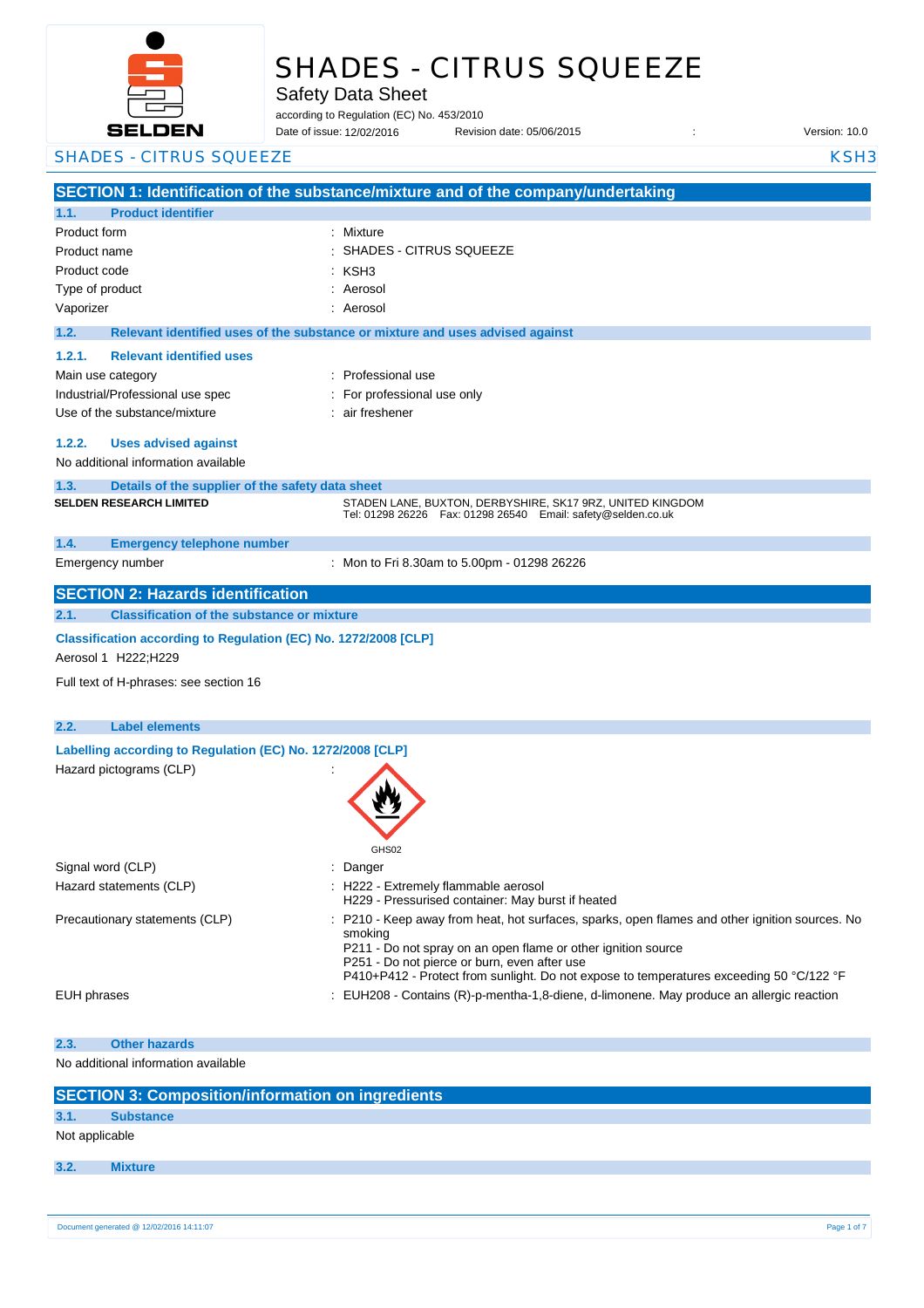according to Regulation (EC) No. 453/2010

| <b>Name</b>                                                                     | <b>Product identifier</b>                                                                              | $\frac{9}{6}$ | <b>Classification according to</b><br>Directive 67/548/EEC | <b>Classification according to</b><br><b>Regulation (EC) No.</b><br>1272/2008 [CLP] |
|---------------------------------------------------------------------------------|--------------------------------------------------------------------------------------------------------|---------------|------------------------------------------------------------|-------------------------------------------------------------------------------------|
| propane<br>substance with national workplace exposure<br>$limit(s)$ (DK, $IE$ ) | (CAS No) 74-98-6<br>(EC no) 200-827-9<br>(EC index no) 601-003-00-5                                    | $5 - 15$      | $F +: R12$                                                 | Flam, Gas 1, H220                                                                   |
| butane<br>substance with national workplace exposure<br>$limit(s)$ (DK, GB, IE) | (CAS No) 106-97-8<br>(EC no) 203-448-7<br>(EC index no) 601-004-00-0                                   | $5 - 15$      | $F +: R12$                                                 | Flam, Gas 1, H220<br>Press, Gas                                                     |
| propan-2-ol, isopropyl alcohol,<br>isopropanol                                  | (CAS No) 67-63-0<br>(EC no) 200-661-7<br>(EC index no) 603-117-00-0<br>(REACH-no) 01-<br>2119457558-25 | $1 - 5$       | F: R11<br>Xi: R36<br><b>R67</b>                            | Flam. Lig. 2, H225<br>Eye Irrit. 2, H319<br>STOT SE 3, H336                         |

Full text of R- and H-phrases: see section 16

| <b>SECTION 4: First aid measures</b>                          |                                                                                                                                                                                                 |
|---------------------------------------------------------------|-------------------------------------------------------------------------------------------------------------------------------------------------------------------------------------------------|
| 4.1.<br><b>Description of first aid measures</b>              |                                                                                                                                                                                                 |
| First-aid measures general                                    | : Get medical advice/attention if you feel unwell.                                                                                                                                              |
| First-aid measures after inhalation                           | Remove person to fresh air and keep comfortable for breathing.                                                                                                                                  |
| First-aid measures after skin contact                         | Wash with plenty of soap and water.                                                                                                                                                             |
| First-aid measures after eye contact                          | : IF IN EYES: Rinse cautiously with water for several minutes. Remove contact lenses, if present<br>and easy to do. Continue rinsing. If eye irritation persists: Get medical advice/attention. |
| First-aid measures after ingestion                            | : Do NOT induce vomiting. Rinse mouth. Drink plenty of water. Get medical advice/attention.                                                                                                     |
| 4.2.                                                          | Most important symptoms and effects, both acute and delayed                                                                                                                                     |
| Symptoms/injuries                                             | : Not expected to present a significant hazard under anticipated conditions of normal use.                                                                                                      |
| Symptoms/injuries after inhalation                            | May cause respiratory irritation.                                                                                                                                                               |
| Symptoms/injuries after skin contact                          | Repeated exposure may cause skin dryness or cracking.                                                                                                                                           |
| Symptoms/injuries after eye contact                           | Causes eye irritation.                                                                                                                                                                          |
| Symptoms/injuries after ingestion                             | : May cause a light irritation of the linings of the mouth, throat, and gastrointestinal tract.                                                                                                 |
| 4.3.                                                          | Indication of any immediate medical attention and special treatment needed                                                                                                                      |
| Treat symptomatically.                                        |                                                                                                                                                                                                 |
| <b>SECTION 5: Firefighting measures</b>                       |                                                                                                                                                                                                 |
| 5.1.<br><b>Extinguishing media</b>                            |                                                                                                                                                                                                 |
| Suitable extinguishing media                                  | : Carbon dioxide. Dry powder. Foam.                                                                                                                                                             |
| 5.2.<br>Special hazards arising from the substance or mixture |                                                                                                                                                                                                 |
| Fire hazard                                                   | : Extremely flammable aerosol.                                                                                                                                                                  |
| <b>Explosion hazard</b>                                       | : Explosion risk in case of fire.                                                                                                                                                               |
| 5.3.<br><b>Advice for firefighters</b>                        |                                                                                                                                                                                                 |
| Firefighting instructions                                     | : Use water spray or fog for cooling exposed containers.                                                                                                                                        |
| <b>SECTION 6: Accidental release measures</b>                 |                                                                                                                                                                                                 |
| 6.1.                                                          | Personal precautions, protective equipment and emergency procedures                                                                                                                             |
| General measures                                              | : Remove ignition sources.                                                                                                                                                                      |
| 6.1.1.<br>For non-emergency personnel                         |                                                                                                                                                                                                 |
| Emergency procedures                                          | : Evacuate unnecessary personnel.                                                                                                                                                               |
|                                                               |                                                                                                                                                                                                 |
| 6.1.2.<br>For emergency responders                            |                                                                                                                                                                                                 |
| Protective equipment                                          | : Use personal protective equipment as required.                                                                                                                                                |
| 6.2.<br><b>Environmental precautions</b>                      |                                                                                                                                                                                                 |
| Avoid release to the environment.                             |                                                                                                                                                                                                 |
| Methods and material for containment and cleaning up<br>6.3.  |                                                                                                                                                                                                 |
| For containment                                               | : Collect spillage.                                                                                                                                                                             |
| Methods for cleaning up                                       | : Soak up spills with inert solids, such as clay or diatomaceous earth as soon as possible.                                                                                                     |
| 6.4.<br><b>Reference to other sections</b>                    |                                                                                                                                                                                                 |
|                                                               | For further information refer to section 8: "Exposure controls/personal protection". For further information refer to section 13.                                                               |
| <b>SECTION 7: Handling and storage</b>                        |                                                                                                                                                                                                 |
| <b>Precautions for safe handling</b><br>7.1.                  |                                                                                                                                                                                                 |
| Additional hazards when processed                             | : Pressurized container: Do not pierce or burn, even after use.                                                                                                                                 |
| Document generated @ 12/02/2016 14:11:07                      | Page 2 of 7                                                                                                                                                                                     |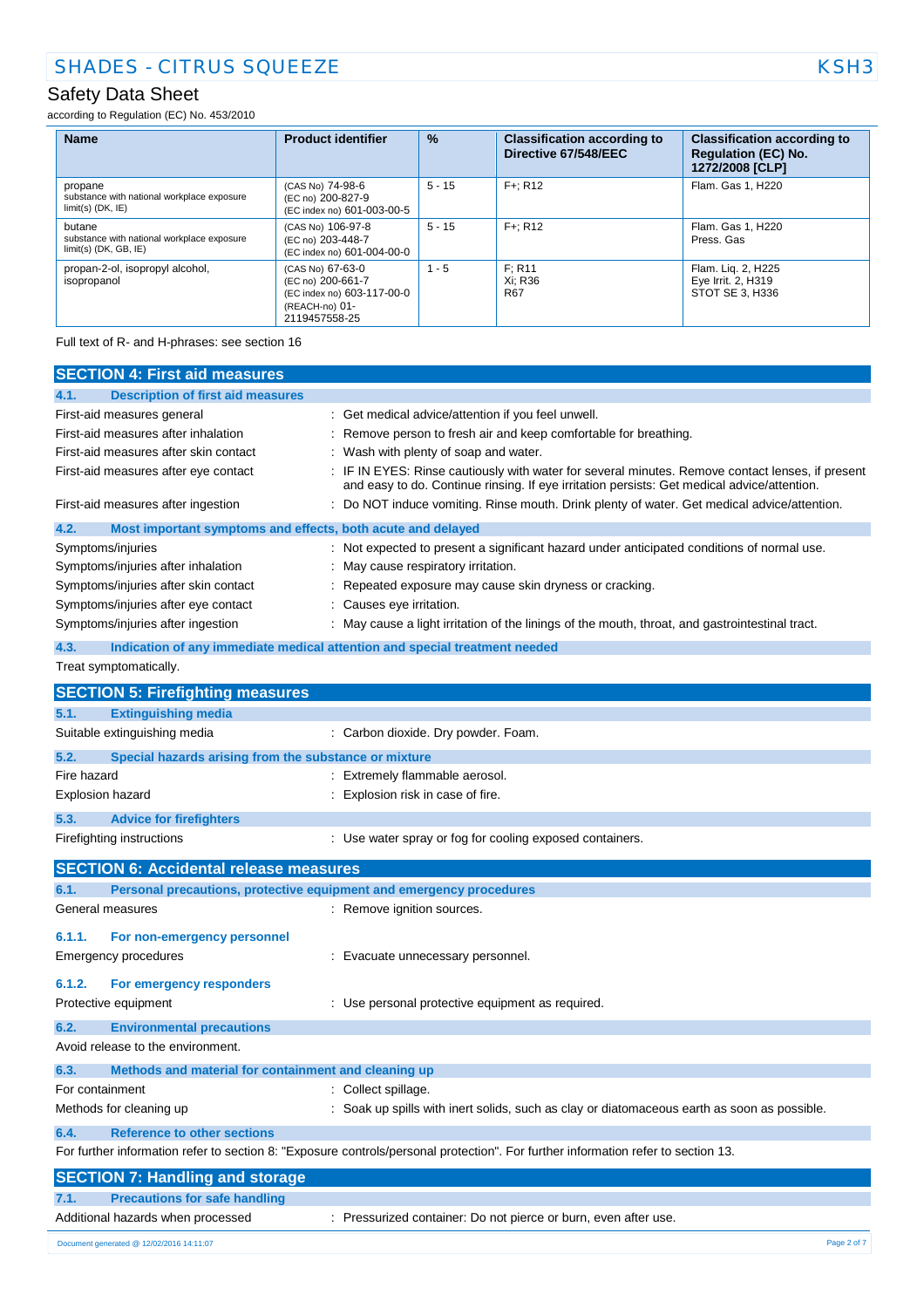according to Regulation (EC) No. 453/2010

| Precautions for safe handling                                        | : Do not spray on an open flame or other ignition source.                                                            |
|----------------------------------------------------------------------|----------------------------------------------------------------------------------------------------------------------|
| Hygiene measures                                                     | : Do not eat, drink or smoke when using this product.                                                                |
| Conditions for safe storage, including any incompatibilities<br>7.2. |                                                                                                                      |
| <b>Technical measures</b>                                            | : Does not require any specific or particular technical measures.                                                    |
| Storage conditions                                                   | : Keep away from ignition sources. Protect from sunlight. Do not expose to temperatures<br>exceeding 50 $°C/122$ °F. |
| Incompatible products                                                | : Oxidizing agent. Strong acids. Strong bases.                                                                       |
| Incompatible materials                                               | Direct sunlight. Heat sources. Sources of ignition.                                                                  |
| Special rules on packaging                                           | : Keep only in original container.                                                                                   |
| 7.3.<br>Specific end use(s)                                          |                                                                                                                      |

No additional information available

## **SECTION 8: Exposure controls/personal protection**

| 8.1.<br><b>Control parameters</b>                     |                                                            |                                                       |  |
|-------------------------------------------------------|------------------------------------------------------------|-------------------------------------------------------|--|
| propane (74-98-6)                                     |                                                            |                                                       |  |
| Denmark                                               | Local name                                                 | Propan                                                |  |
| Denmark                                               | Grænseværdie (langvarig) (mg/m <sup>3</sup> )              | 1800 mg/m <sup>3</sup>                                |  |
| Denmark                                               | Grænseværdie (langvarig) (ppm)                             | 1000 ppm                                              |  |
| Ireland                                               | Local name                                                 | Propane                                               |  |
| Ireland                                               | OEL (8 hours ref) (ppm)                                    | 1000 ppm                                              |  |
| Ireland                                               | Notes (IE)                                                 | Asphx                                                 |  |
| propan-2-ol, isopropyl alcohol, isopropanol (67-63-0) |                                                            |                                                       |  |
| Denmark                                               | Local name                                                 | Isopropylalkohol (2005)                               |  |
| Denmark                                               | Grænseværdie (langvarig) (mg/m <sup>3</sup> )              | 490 mg/m <sup>3</sup>                                 |  |
| Denmark                                               | Grænseværdie (langvarig) (ppm)                             | 200 ppm                                               |  |
| Germany                                               | TRGS 900 Limitation of exposure peaks (mg/m <sup>3</sup> ) | 1000 mg/m <sup>3</sup>                                |  |
| Ireland                                               | Local name                                                 | Isopropyl alcohol                                     |  |
| Ireland                                               | OEL (8 hours ref) (ppm)                                    | 200 ppm                                               |  |
| Ireland                                               | OEL (15 min ref) (ppm)                                     | 400 ppm                                               |  |
| Ireland                                               | Notes (IE)                                                 | Sk                                                    |  |
| Netherlands                                           | Grenswaarde TGG 8H (mg/m <sup>3</sup> )                    | 650 mg/m <sup>3</sup>                                 |  |
| Netherlands                                           | Grenswaarde TGG 15MIN (mg/m <sup>3</sup> )                 | 0 mg/m $3$                                            |  |
| United Kingdom                                        | Local name                                                 | Propan-2-ol                                           |  |
| United Kingdom                                        | WEL TWA (mg/m <sup>3</sup> )                               | 999 mg/m <sup>3</sup>                                 |  |
| <b>United Kingdom</b>                                 | WEL TWA (ppm)                                              | 400 ppm                                               |  |
| United Kingdom                                        | WEL STEL (mg/m <sup>3</sup> )                              | 1250 mg/m <sup>3</sup>                                |  |
| <b>United Kingdom</b>                                 | WEL STEL (ppm)                                             | 500 ppm                                               |  |
| butane (106-97-8)                                     |                                                            |                                                       |  |
| Denmark                                               | Local name                                                 | n-Butan                                               |  |
| Denmark                                               | Grænseværdie (langvarig) (mg/m <sup>3</sup> )              | 1200 mg/m <sup>3</sup>                                |  |
| Denmark                                               | Grænseværdie (langvarig) (ppm)                             | 500 ppm                                               |  |
| Ireland                                               | Local name                                                 | <b>Butane</b>                                         |  |
| Ireland                                               | OEL (8 hours ref) (ppm)                                    | 1000 ppm                                              |  |
| <b>United Kingdom</b>                                 | Local name                                                 | <b>Butane</b>                                         |  |
| United Kingdom                                        | WEL TWA (mg/m <sup>3</sup> )                               | 1450 mg/m <sup>3</sup>                                |  |
| United Kingdom                                        | WEL TWA (ppm)                                              | 600 ppm                                               |  |
| United Kingdom                                        | WEL STEL (mg/m <sup>3</sup> )                              | 1810 mg/m <sup>3</sup>                                |  |
| United Kingdom                                        | WEL STEL (ppm)                                             | 750 ppm                                               |  |
| <b>United Kingdom</b>                                 | Remark (WEL)                                               | Carc, (only applies if Butane contains more than 0.1% |  |
|                                                       |                                                            | of buta-1,3-diene)                                    |  |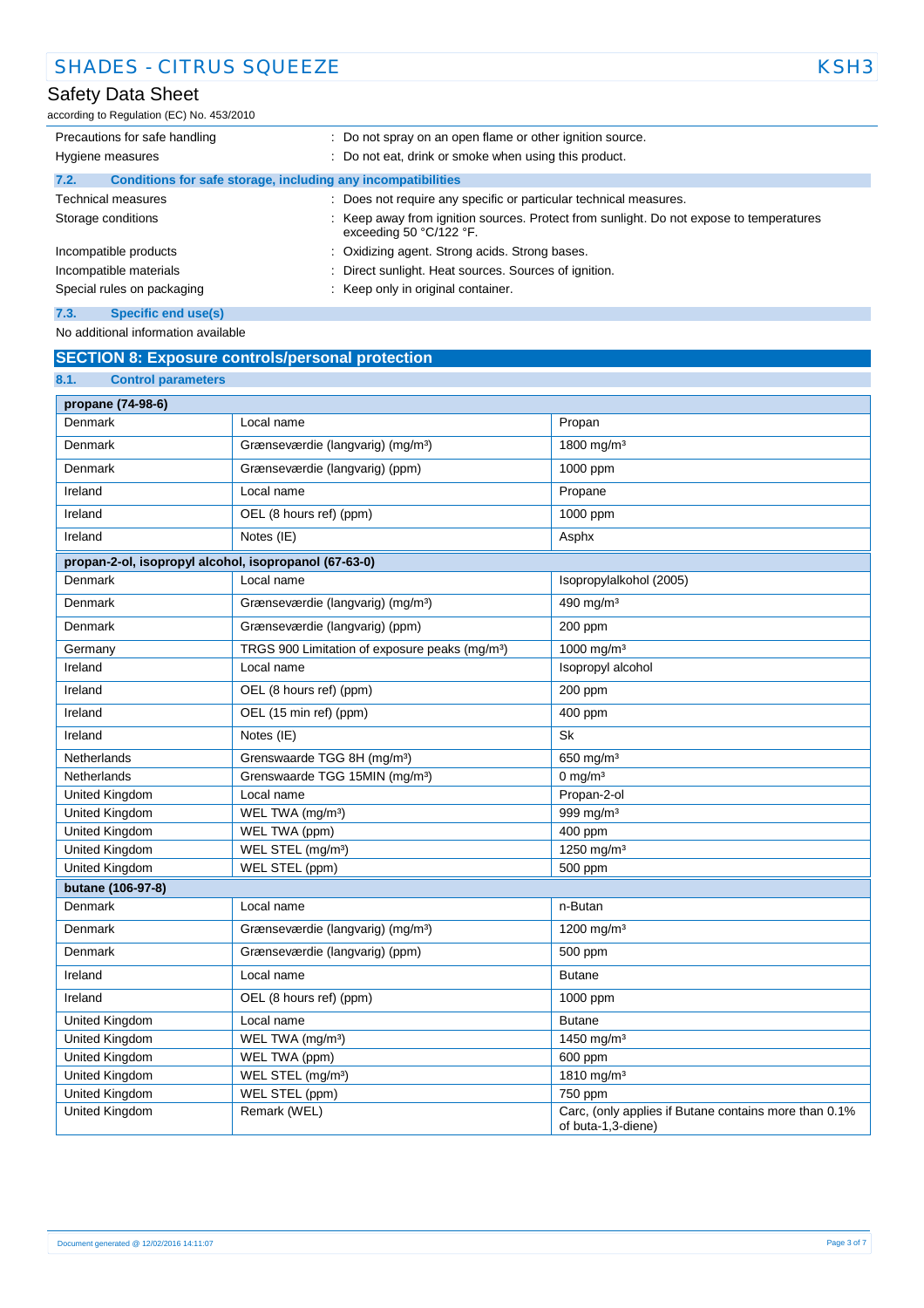| <b>SHADES - CITRUS SQUEEZE</b> | KSH <sub>3</sub> |
|--------------------------------|------------------|
|--------------------------------|------------------|

according to Regulation (EC) No. 453/2010

| 8.2.<br><b>Exposure controls</b>  |                                                        |
|-----------------------------------|--------------------------------------------------------|
| Materials for protective clothing | : Not required for normal conditions of use            |
| Hand protection                   | : In case of repeated or prolonged contact wear gloves |
| Eye protection                    | : Not required for normal conditions of use            |
| Skin and body protection          | : Not required for normal conditions of use            |
| Respiratory protection            | : Not required for normal conditions of use            |

# **SECTION 9: Physical and chemical properties**

| Information on basic physical and chemical properties<br>9.1. |                   |
|---------------------------------------------------------------|-------------------|
| Physical state                                                | Liquid<br>t       |
| Appearance                                                    | Aerosol.          |
| Colour                                                        | Colourless.       |
| Odour                                                         | sharp.            |
| Odour threshold                                               | No data available |
| рH                                                            | No data available |
| Relative evaporation rate (butylacetate=1)                    | No data available |
| Melting point                                                 | No data available |
| Freezing point                                                | No data available |
| Boiling point                                                 | No data available |
| Flash point                                                   | No data available |
| Auto-ignition temperature                                     | No data available |
| Decomposition temperature                                     | No data available |
| Flammability (solid, gas)                                     | No data available |
| Vapour pressure                                               | No data available |
| Relative vapour density at 20 °C                              | No data available |
| Relative density                                              | 0,81              |
| Solubility                                                    | No data available |
| Log Pow                                                       | No data available |
| Viscosity, kinematic                                          | No data available |
| Viscosity, dynamic                                            | No data available |
| <b>Explosive properties</b>                                   | No data available |
| Oxidising properties                                          | No data available |
| <b>Explosive limits</b>                                       | No data available |

### **9.2. Other information**

No additional information available

|                                     | <b>SECTION 10: Stability and reactivity</b>  |  |  |  |
|-------------------------------------|----------------------------------------------|--|--|--|
| 10.1.                               | <b>Reactivity</b>                            |  |  |  |
|                                     | Pressurised container: May burst if heated.  |  |  |  |
| 10.2.                               | <b>Chemical stability</b>                    |  |  |  |
|                                     | Stable under normal conditions.              |  |  |  |
| 10.3.                               | <b>Possibility of hazardous reactions</b>    |  |  |  |
|                                     | No additional information available          |  |  |  |
| 10.4.                               | <b>Conditions to avoid</b>                   |  |  |  |
| Direct sunlight. Heat. Open flame.  |                                              |  |  |  |
| 10.5.                               | <b>Incompatible materials</b>                |  |  |  |
| No additional information available |                                              |  |  |  |
| 10.6.                               | <b>Hazardous decomposition products</b>      |  |  |  |
|                                     | No additional information available          |  |  |  |
|                                     | <b>CECTION 44. Tavicological information</b> |  |  |  |

| <b>SECTION 11: Toxicological information</b> |                  |  |
|----------------------------------------------|------------------|--|
| 11.1. Information on toxicological effects   |                  |  |
| Acute toxicity                               | : Not classified |  |
| Skin corrosion/irritation                    | : Not classified |  |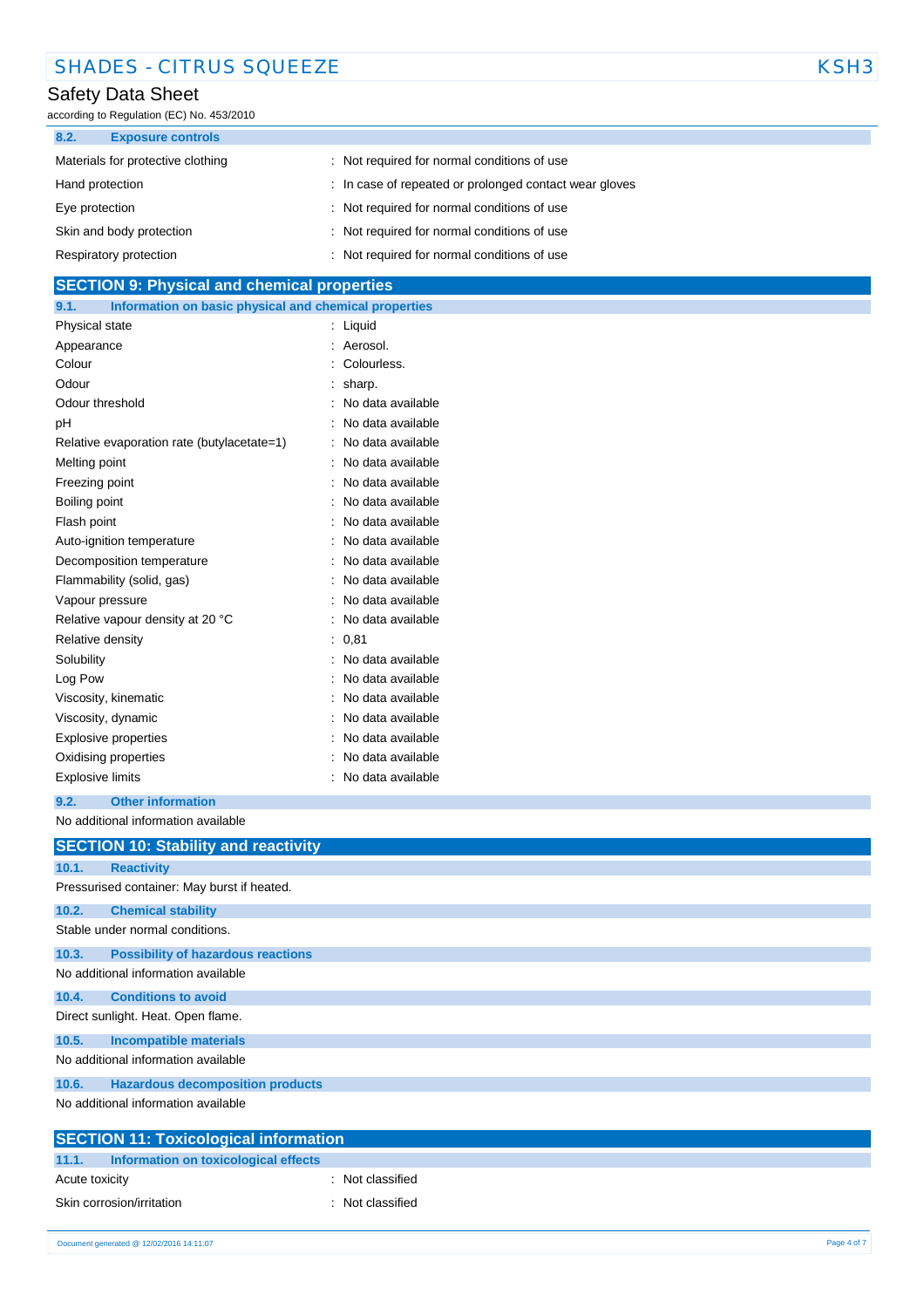according to Regulation (EC) No. 453/2010

| Serious eye damage/irritation                         | : Not classified            |
|-------------------------------------------------------|-----------------------------|
| Respiratory or skin sensitisation                     | $\therefore$ Not classified |
| Germ cell mutagenicity                                | $\therefore$ Not classified |
| Carcinogenicity                                       | : Not classified            |
| Reproductive toxicity                                 | $\therefore$ Not classified |
| Specific target organ toxicity (single exposure)      | : Not classified            |
| Specific target organ toxicity (repeated<br>exposure) | : Not classified            |
| Aspiration hazard                                     | : Not classified            |
| <b>SHADES AIR FRESNENER - CITRUS</b>                  |                             |
| Vaporizer                                             | Aerosol                     |
|                                                       |                             |
| <b>SECTION 12: Ecological information</b>             |                             |

**12.1. Toxicity**

| propan-2-ol, isopropyl alcohol, isopropanol (67-63-0) |                                    |  |
|-------------------------------------------------------|------------------------------------|--|
| LC50 fishes 1                                         | 9640 ma/l                          |  |
| EC50 other aguatic organisms 1                        | 13299 mg/l EC50 waterflea (48 h)   |  |
| EC50 other aquatic organisms 2                        | > 1000 mg/l IC50 algea (72 h) mg/l |  |

#### **12.2. Persistence and degradability**

No additional information available

**12.3. Bioaccumulative potential**

| propan-2-ol, isopropyl alcohol, isopropanol (67-63-0) |                                           |      |
|-------------------------------------------------------|-------------------------------------------|------|
| Log Pow                                               |                                           | 0.14 |
| 12.4.                                                 | <b>Mobility in soil</b>                   |      |
| No additional information available                   |                                           |      |
| 12.5.                                                 | <b>Results of PBT and vPvB assessment</b> |      |
| No additional information available                   |                                           |      |

## **12.6. Other adverse effects**

No additional information available

### **SECTION 13: Disposal considerations**

**13.1. Waste treatment methods**

Waste disposal recommendations : Do not pierce or burn, even after use.

## **SECTION 14: Transport information**

| In accordance with ADR / RID / IMDG / IATA / ADN |                              |
|--------------------------------------------------|------------------------------|
| 14.1.<br><b>UN number</b>                        |                              |
| UN-No. (ADR)                                     | : 1950                       |
| UN-No. (IMDG)                                    | : 1950                       |
| UN-No.(IATA)                                     | : 1950                       |
| 14.2.<br>UN proper shipping name                 |                              |
| Proper Shipping Name (ADR)                       | : AEROSOLS                   |
| Proper Shipping Name (IMDG)                      | : AEROSOLS                   |
| Proper Shipping Name (IATA)                      | : AEROSOLS, FLAMMABLE        |
| Transport document description (ADR)             | : UN 1950 AEROSOLS, 2.1, (D) |
| Transport document description (IMDG)            | : UN 1950 AEROSOLS, 2.1      |
| 14.3.<br><b>Transport hazard class(es)</b>       |                              |
| <b>ADR</b>                                       |                              |
| Transport hazard class(es) (ADR)                 | : 2.1                        |
| Danger labels (ADR)                              | : 2.1                        |
|                                                  |                              |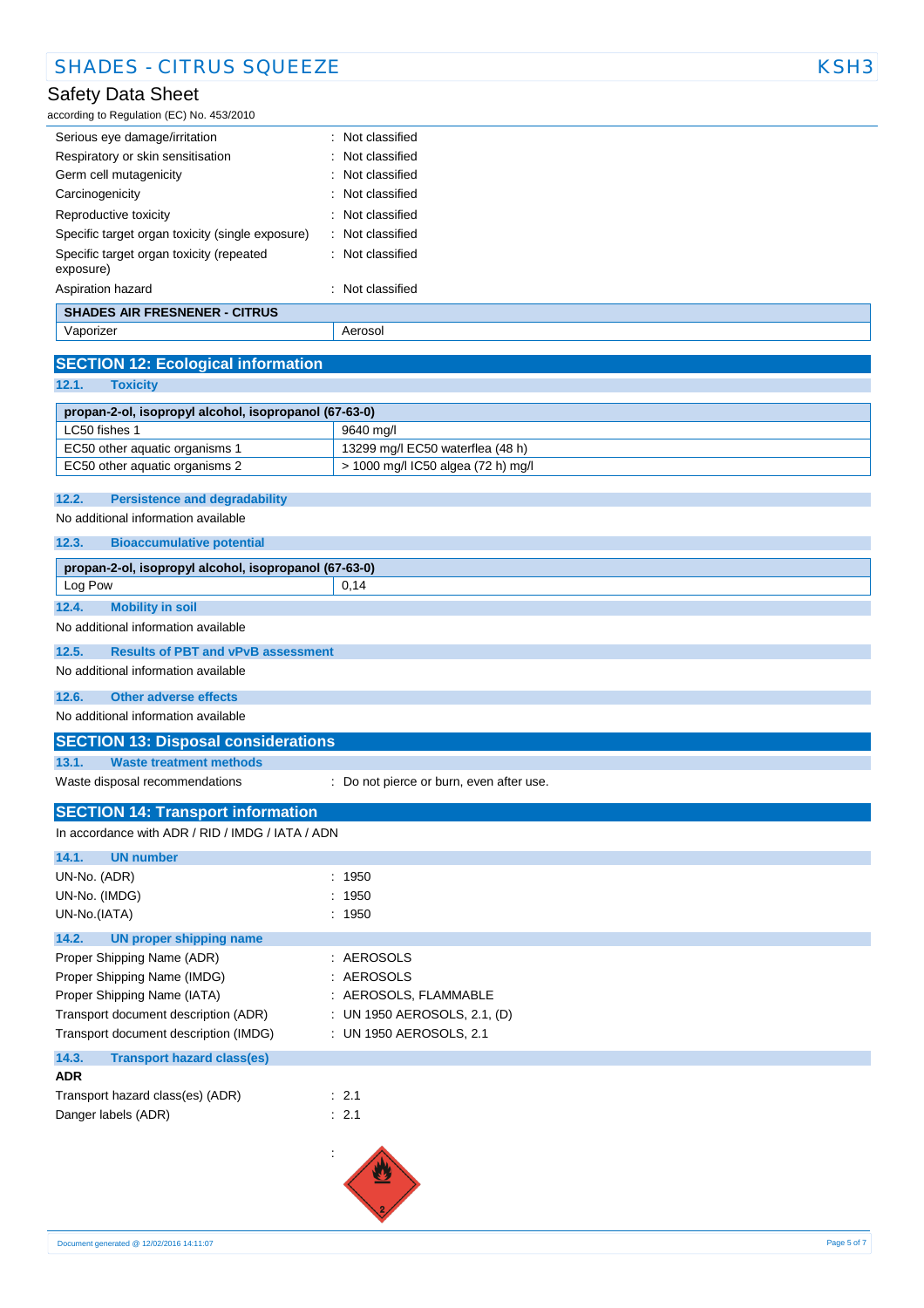according to Regulation (EC) No. 453/2010

| <b>IMDG</b>                                                |                                          |
|------------------------------------------------------------|------------------------------------------|
| Transport hazard class(es) (IMDG)                          | : 2.1                                    |
| Danger labels (IMDG)                                       | : 2.1                                    |
|                                                            |                                          |
|                                                            |                                          |
|                                                            |                                          |
|                                                            |                                          |
|                                                            |                                          |
|                                                            |                                          |
| <b>IATA</b>                                                |                                          |
| Transport hazard class(es) (IATA)                          | : 2.1                                    |
| Hazard labels (IATA)                                       | : 2.1                                    |
|                                                            |                                          |
|                                                            |                                          |
|                                                            |                                          |
|                                                            |                                          |
|                                                            |                                          |
|                                                            |                                          |
| 14.4.<br><b>Packing group</b>                              |                                          |
| Packing group (ADR)                                        | : Not applicable                         |
| Packing group (IMDG)                                       | Not applicable                           |
| Packing group (IATA)                                       | : Not applicable                         |
| 14.5.<br><b>Environmental hazards</b>                      |                                          |
| Dangerous for the environment                              | : No                                     |
| Marine pollutant                                           | : No                                     |
| Other information                                          | : No supplementary information available |
|                                                            |                                          |
|                                                            |                                          |
| 14.6.                                                      |                                          |
| <b>Special precautions for user</b>                        |                                          |
| - Overland transport                                       |                                          |
| Classification code (ADR)                                  | : 5F                                     |
| Special provisions (ADR)                                   | : 190, 327, 344, 625                     |
| Limited quantities (ADR)                                   | : 1L                                     |
| Excepted quantities (ADR)                                  | $\colon$ EO                              |
| Packing instructions (ADR)                                 | : P207, LP02                             |
| Special packing provisions (ADR)                           | : PP87, RR6, L2                          |
| Mixed packing provisions (ADR)<br>Transport category (ADR) | : MP9<br>: 2                             |
| Special provisions for carriage - Packages                 | : V14                                    |
| (ADR)                                                      |                                          |
| Special provisions for carriage - Loading,                 | : CV9, CV12                              |
| unloading and handling (ADR)                               |                                          |
| Special provisions for carriage - Operation<br>(ADR)       | $\therefore$ S2                          |
| Tunnel restriction code (ADR)                              | : D                                      |
|                                                            |                                          |
| - Transport by sea                                         |                                          |
| Special provisions (IMDG)                                  | : 63, 190, 277, 327, 344, 959            |
| Limited quantities (IMDG)                                  | : SP277                                  |
| Excepted quantities (IMDG)                                 | $\therefore$ EO                          |
| Packing instructions (IMDG)                                | : P207, LP02                             |
| Special packing provisions (IMDG)                          | : PP87, L2<br>$: F-D$                    |
| EmS-No. (Fire)<br>EmS-No. (Spillage)                       | $: S-U$                                  |